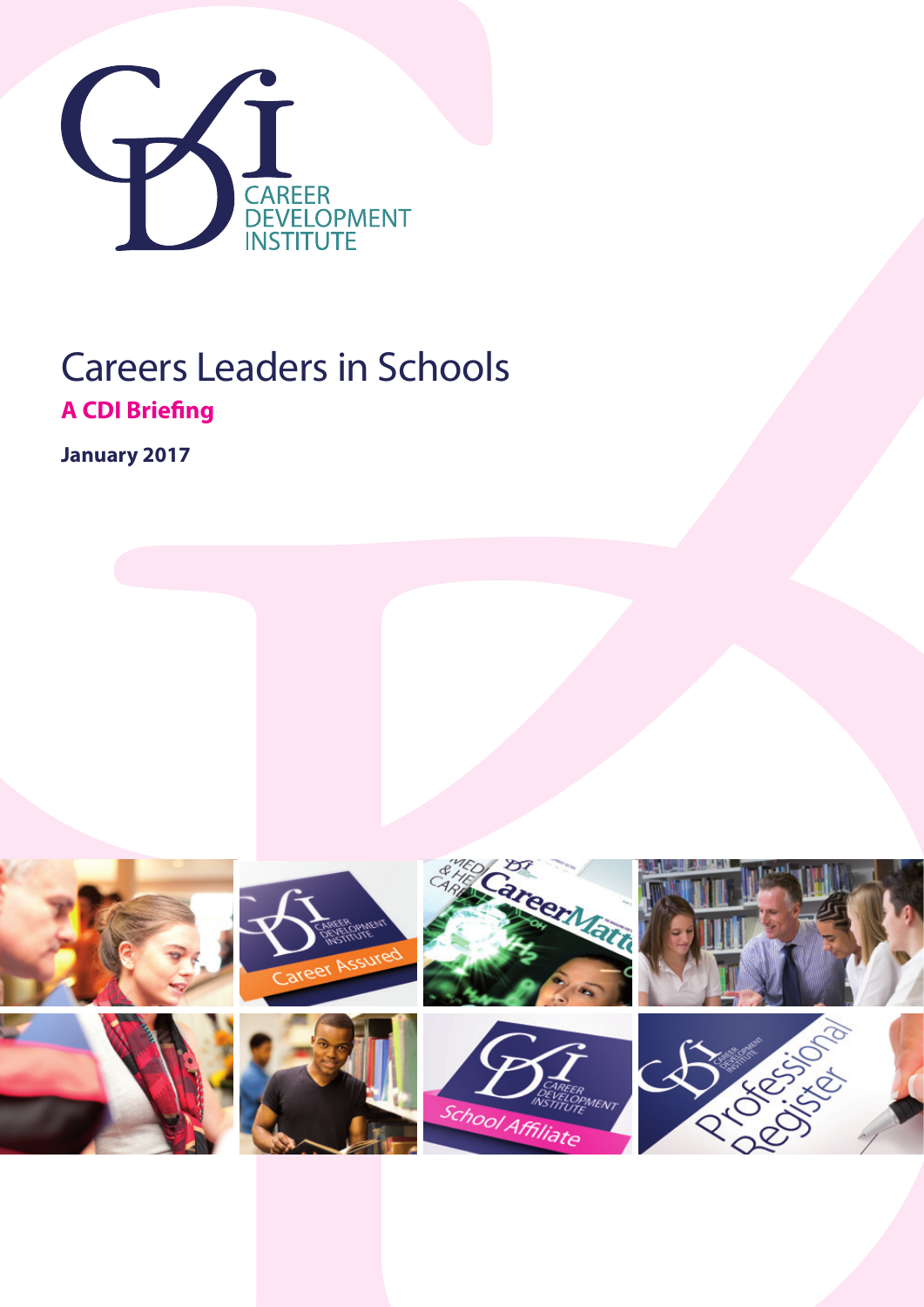# Briefing

**Recent changes in policy for careers education and guidance for young people in England have**  placed greater responsibility on schools<sup>1</sup>. At the **same time, there has been a growth in the number of organisations offering support to schools. For the various elements of careers support provided by the school and the contributions of the different external partners to be brought together into a coherent programme of careers education, information, advice and guidance (CEIAG) for young people, there needs to be clear leadership from within the school.** 

The Career Development Institute (CDI) is the UKwide professional body for everyone working in careers education; careers information, advice and guidance; career coaching and career counselling. This briefing specifies the role of the careers leader and its relationship to the other key careers professional role, the careers adviser. It also provides advice on the features of effective leadership and management of CEIAG in schools and on access to relevant training and continuing professional development (CPD). While the focus for this briefing is the context in England, the general principles and advice are also relevant to all schools in Wales, Scotland and Northern Ireland.

**The Career Development Institute (CDI) is the UKwide professional body for everyone working in careers education; careers information, advice and guidance; career coaching and career counselling.**

## **The role of careers professionals in a school-based model**

Prior to 2012 responsibility for careers support for young people throughout the UK was shared between the schools, which provided careers information, careers and work-related education and initial advice, and an external careers guidance service, funded by government, which provided careers guidance to pupils and related support to schools. For this partnership model to work effectively, schools had in place a member of staff with responsibility for careers who worked closely with the careers adviser from the external service. This model essentially continues in Wales, Scotland and Northern Ireland.

In England, responsibility has been placed firmly with individual schools. The national careers guidance service, locally delivered, has been replaced with a statutory duty on schools to secure access to independent careers guidance for their pupils. In addition to making available careers information and providing a programme of careers education, schools are now required to make arrangements for pupils to have access to advice and guidance. This commissioning adds to the role of the member of staff with responsibility for CEIAG.

The Gatsby benchmarks<sup>2</sup> set out a framework of good practice:

- 1. A stable and embedded programme of careers education and guidance
- 2. Good quality information about future study options, jobs and the labour market
- 3. Opportunities for advice and support tailored to young people's needs
- 4. Subject teaching linked to careers
- 5. Several opportunities to learn from employers and employees
- 6 Experiences of workplaces
- 7. Opportunities to hear from representatives of FE, HE and apprenticeship providers
- 8. Personal guidance from a professionally qualified careers adviser, at the right time.

A programme that follows these benchmarks requires contributions from several different members of staff within the school (e.g. careers teachers, subject teachers, tutors, SENCO), and contributions from a range of external partners (e.g. representatives of FE colleges and universities, employers, apprenticeship providers, careers advisers), all co-ordinated into a coherent, progressive and integrated programme of careers support from Key Stage 3 through to the sixth form. This, in turn, necessitates clear leadership and management.

Implementing the Gatsby Framework may require a fundamental rethink on how careers education and guidance is delivered in your school. The CDI believes that two complementary professional roles are required: the careers leader, to take responsibility for the day-to-day leadership and management of CEIAG within the school and linking with external partners including the providers of careers guidance *and* the careers adviser, to take responsibility for providing independent and impartial careers guidance to pupils.

## **Careers leadership in schools**

The tasks involved in the leadership and management of CEIAG in schools can be specified under the four broad headings of: *co-ordination* (linking all the contributions from within the school); *networking* (linking all contributions from external partners); *management* (ensuring the delivery of careers education and initial information and advice and the efficient administration of CEIAG); *leadership* (providing strategic leadership and assuring quality). These are itemised in Figure 1

Schools can use this list of tasks to review their arrangements for the leadership and management of CEIAG. The most common approach is to combine the 17 tasks into a single role specification for a middle leader and to give that post the title of careers leader (formerly head of careers or careers coordinator). In such cases the list can also be used to review the job description for the careers leader, as a basis for performance reviews and as a means of identifying training and CPD needs.

Some schools choose to allocate the tasks to more than one member of staff, which then necessitates a means of enabling those colleagues to work together. In these instances the list can be used to ensure that there are no gaps in the arrangements or any duplication of roles.

1. The Education Act 2011

2. The Gatsby Charitable Foundation (2014). Good Career Guidance. London: Gatsby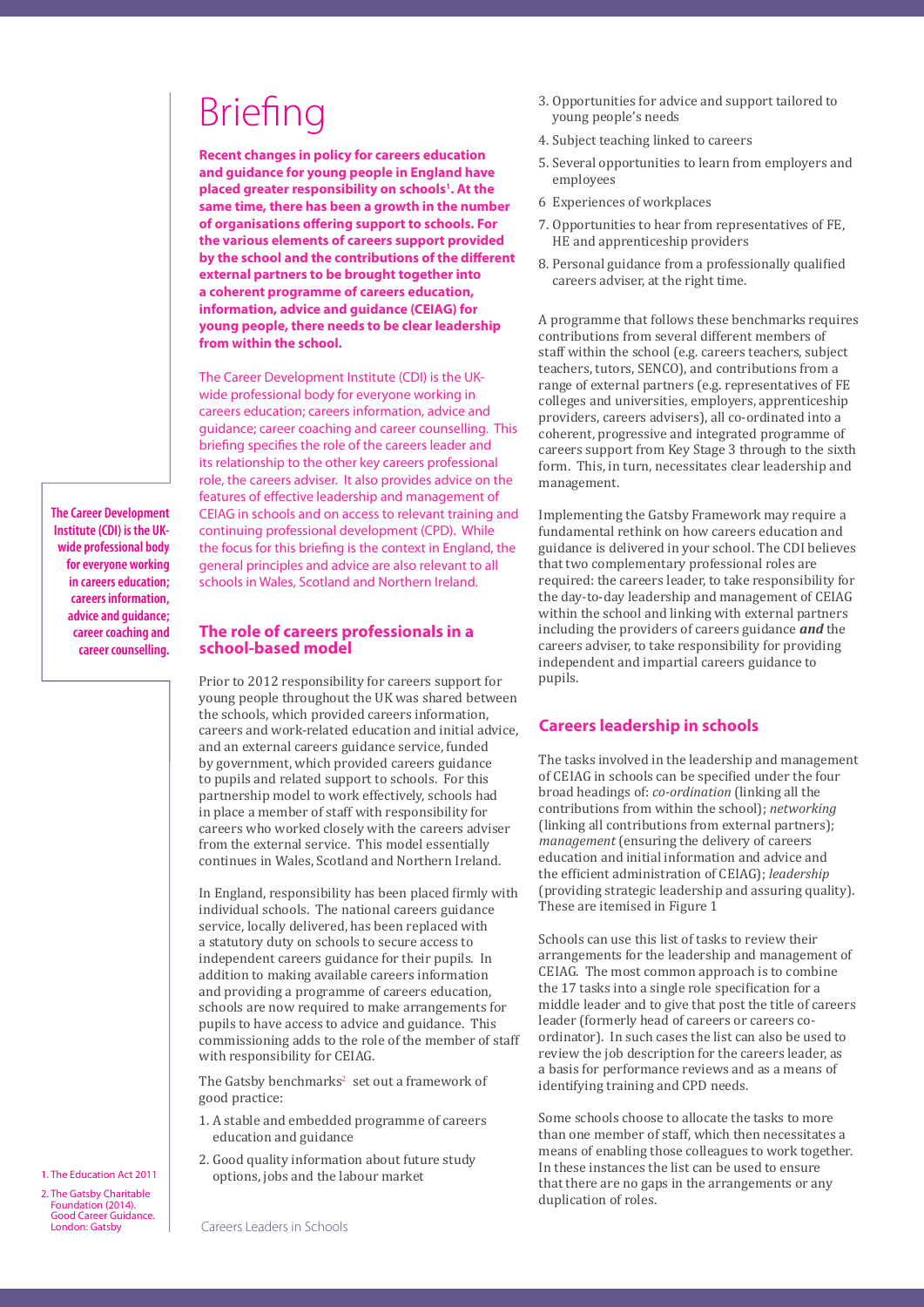#### **Figure 1. The careers leadership tasks**

Ref. Andrews, D. and Hooley, T. (2017)" …and now it's over to you": recognising and supporting the role of careers leaders in schools in England. *British Journal of Guidance and Counselling*

#### **Co-ordination**

- 1. Managing the provision of careers information
- 2. Liaising with the PSHE leader and other subject leaders to plan careers education in the curriculum
- 3. Liaising with tutorial managers, mentors, SENCO and head of sixth form to identify pupils needing guidance
- 4. Referring pupils to careers advisers

#### **Networking**

- 5. Establishing, maintaining and developing links with FE colleges, universities and apprenticeship providers.
- 6. Establishing, maintaining and developing links with employers
- 7. Negotiating an annual service level agreement with the local authority for support for vulnerable and disadvantaged pupils
- 8. Commissioning career guidance services

#### **Project management**

- 9. Planning schemes of work for careers education
- 10. Briefing and supporting teachers of careers education and tutors providing initial information and advice
- 11. Monitoring teaching and learning in careers education
- 12. Monitoring access to, and take up, of career guidance

#### **Line management**

13. Managing the work of the careers administrator

#### **Leadership**

- 14. Advising senior leadership on policy, strategy and resources for CEIAG
- 15. Reporting to senior leaders and governors
- 16. Reviewing and evaluating the programme of CEIAG
- 17. Preparing and implementing a development plan for CEIAG

## **The appointment of careers leaders**

In the past it was almost always the case that the role of careers leader was filled by a teacher, who was given the post as an extra responsibility and allocated some additional non-teaching time to fulfil the tasks. This is still the model adopted by many schools but it is estimated that in up to a third of schools the role is filled by someone who is not a teacher and who comes from a different professional background, including qualified careers advisers recruited to the position.

It matters less whether the tasks are undertaken by one member of staff or several, or whether the post is filled by a member of the teaching or non-teaching staff, and more that all the tasks are clearly assigned and that the personnel allocated the role(s) are enabled and supported to fulfil their responsibilities effectively.

The role is a middle leadership position and needs to be located appropriately in the organisational structure of the school in order to be able to fulfil the tasks effectively. It should be recognised with an appropriate responsibility allowance and allocated time to undertake the tasks.

Careers leaders do not constitute a new profession but the role is a professional role. Teachers who move into the role of careers leader already have a professional identify as a teacher, but have taken on an additional professional identity within the careers profession. The same would be true of other professionals who take on the role, such as human resource managers, librarians and others.

Schools should recognise that where they appoint teaching assistants, learning mentors or administrative staff to the role of careers leader, they have moved the individuals from the support staff into a professional role. Similarly, careers advisers who move into the role of careers leader can be viewed as taking on an additional professional role within their existing profession.

## **Combining the roles of careers leader and careers adviser**

Throughout this briefing a distinction has been made between the two professional roles of careers leader and careers adviser. These are separate, but related, roles. However, it is possible for one individual to take on both roles. This is happening in some schools in England, either through careers advisers being appointed to schools, or their services being bought in under contract, and then having their brief extended to include careers leadership, or through careers leaders in schools undertaking a qualification in careers guidance. The result, in both scenarios, is a careers professional with the dual roles of careers leader and careers adviser - a combined role similar to that of a guidance counsellor in post-primary schools in the Republic of Ireland.

**Implementing the Gatsby Framework may require a fundamental rethink on how careers education and guidance is delivered in your school.**